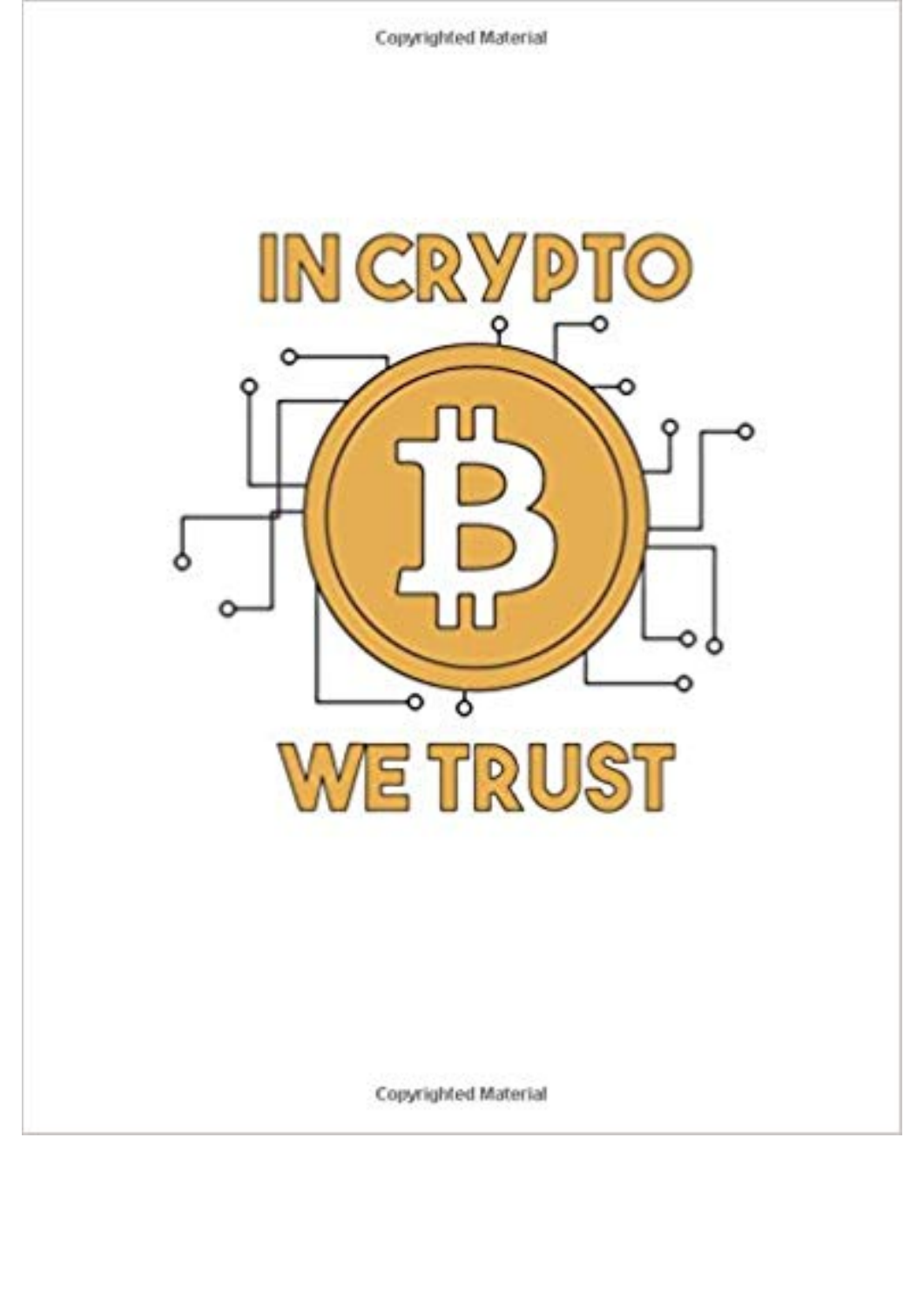*CryptoLedgers*

**Bitcoin Notebook: In Crypto We Trust 110 page (8.5 x 11 inch) Large Composition Book, Cryptocurrency Journal and Ledger Diary for Traders, Miners and ... Investments (Bitcoin Journals & Ledgers)**

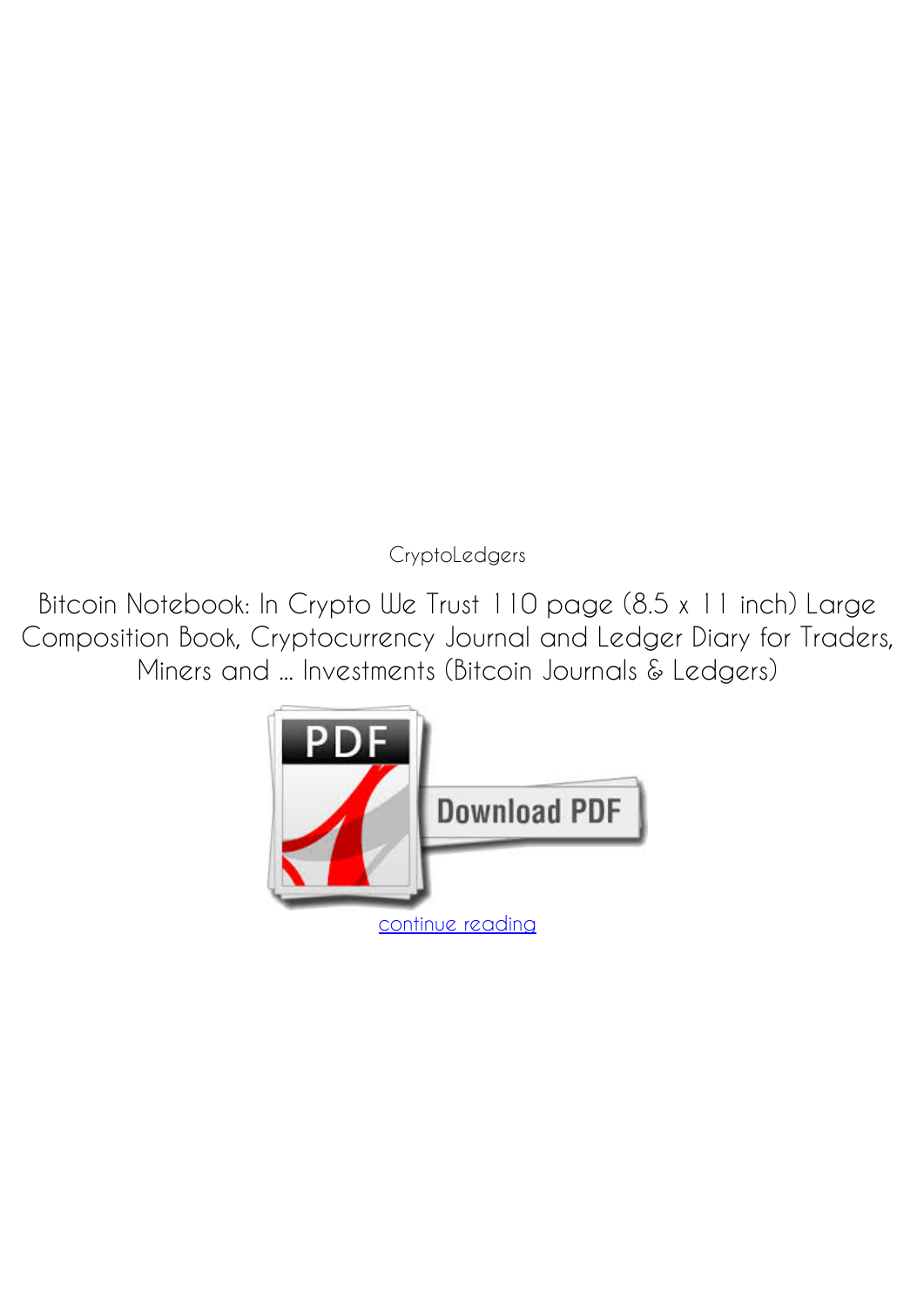On sale for a limited time! Features In Crypto We Trust, Neatly published in Gold and WHite Huge 8.99 Just \$4.5" x 11" (letter size) web pages Paperback notebook with soft cover 110 lined webpages Great gift for Bitcoin investors, traders and miners who believe in the digital gold rush and cryptocurrency \$9.99 for a limited time An absolutely needed for Bitcoin investors who buy, sell and mine cryptocurrency.



[continue reading](http://bit.ly/2Tge8Fv)

download free Bitcoin Notebook: In Crypto We Trust 110 page (8.5 x 11 inch) Large Composition Book, Cryptocurrency Journal and Ledger Diary for Traders, Miners and ...